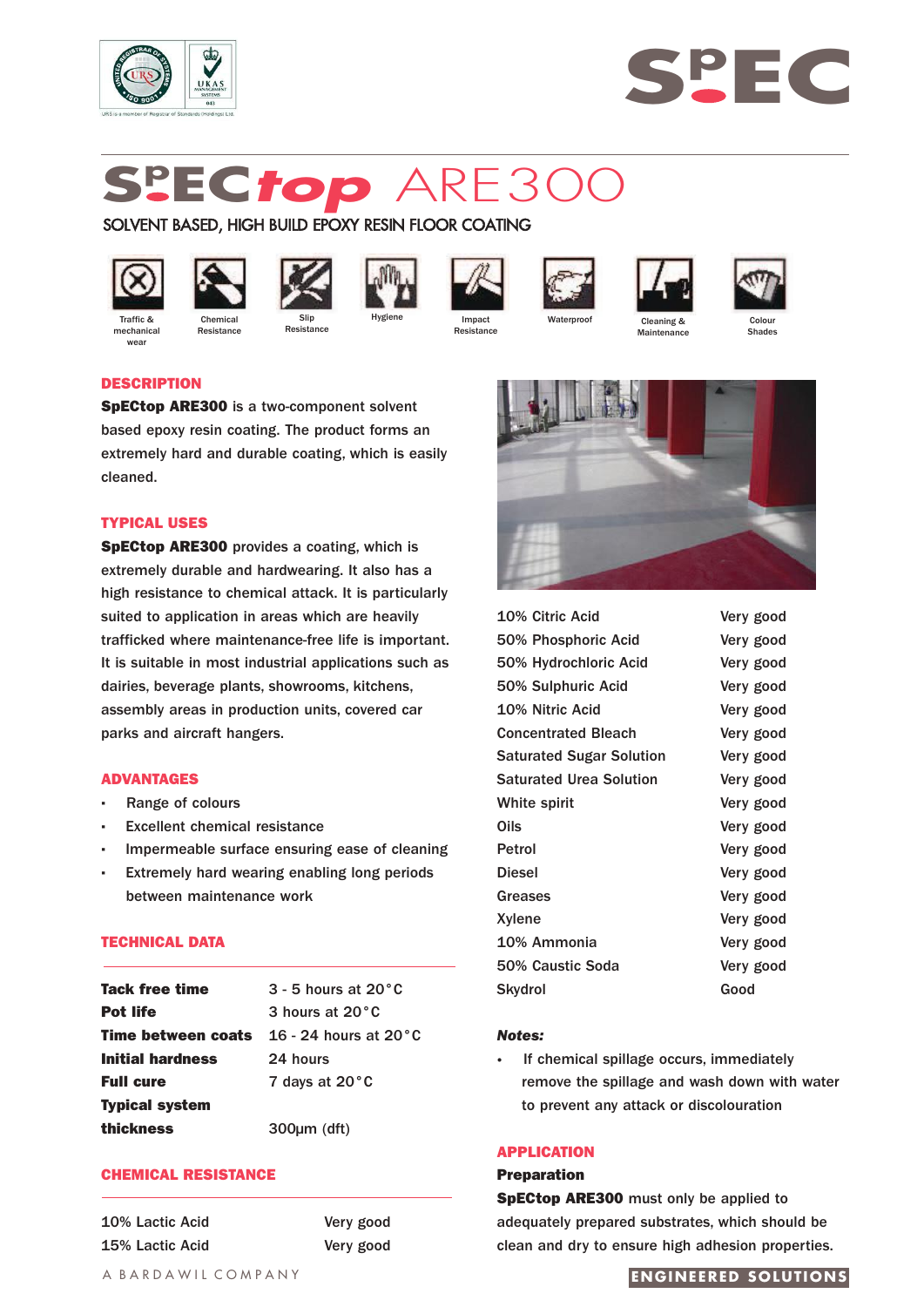The floor should be at least 28 days old prior to application and the retained moisture should be below a reading of 75% on a hygrometer. The surface should then be acid etched or lightly grit blasted to remove laitance on new floors and contamination, such as oil and grease, from older floors.

It is appropriate to prime very porous floors with **SpECtop Primer F1**.

#### **Mixing**

**SpECtop ARE300** is supplied in a two-component kit consisting of a curing agent and a pigmented base component.





Both components of **SpECtop ARE300** should be thoroughly stirred prior to being mixed to ensure full dispersion of the suspended material. The total contents of the hardener component should be

added to the base tin and mixed for a full 3 minutes using a slow speed electric drill fitted with a mixing paddle.

#### **Application**

The mixed product should be applied using a stiff brush or a lambswool roller ensuring that the area is covered uniformly avoiding the formation of areas with a wet film thickness in excess of 250 micron. This is best done by the use of a wet film gauge. The final coat may be applied once the first coat has become dry to the touch - typically 16-24 hours at 20°C.

If a slip resistant profile is required, the first coat is completely blinded with the chosen grade of **SpECtop NS Grains**. This should be carried out while the coating is still wet.

When the first coat has reached its initial cure (12 hours @ 20°C), the excess aggregate should be removed by vacuum from the surface.

The top coat is then applied again by a medium roller. Where a smooth finish is required, the top coat is applied as per the first coat.

For slip resistant floors the topcoat of **SpECtop ARE300** should provide a continuous film of material and also completely seal the surface of the **SpECtop NS Grains**. The consumption rate of materials for this type of application will be heavier for the top coat due to the increase in the effective area to be coated.





#### **EQUIPMENT CLEANING**

**SpECtop ARE300** should be cleaned from tools and equipment immediately after use using **SpECtop Cleaning Fluid**.

### **PACKAGING AND YIELD**

**SpECtop ARE300** is supplied in the pack sizes

#### A BARDAWIL COMPANY **ENGINEERED SOLUTIONS**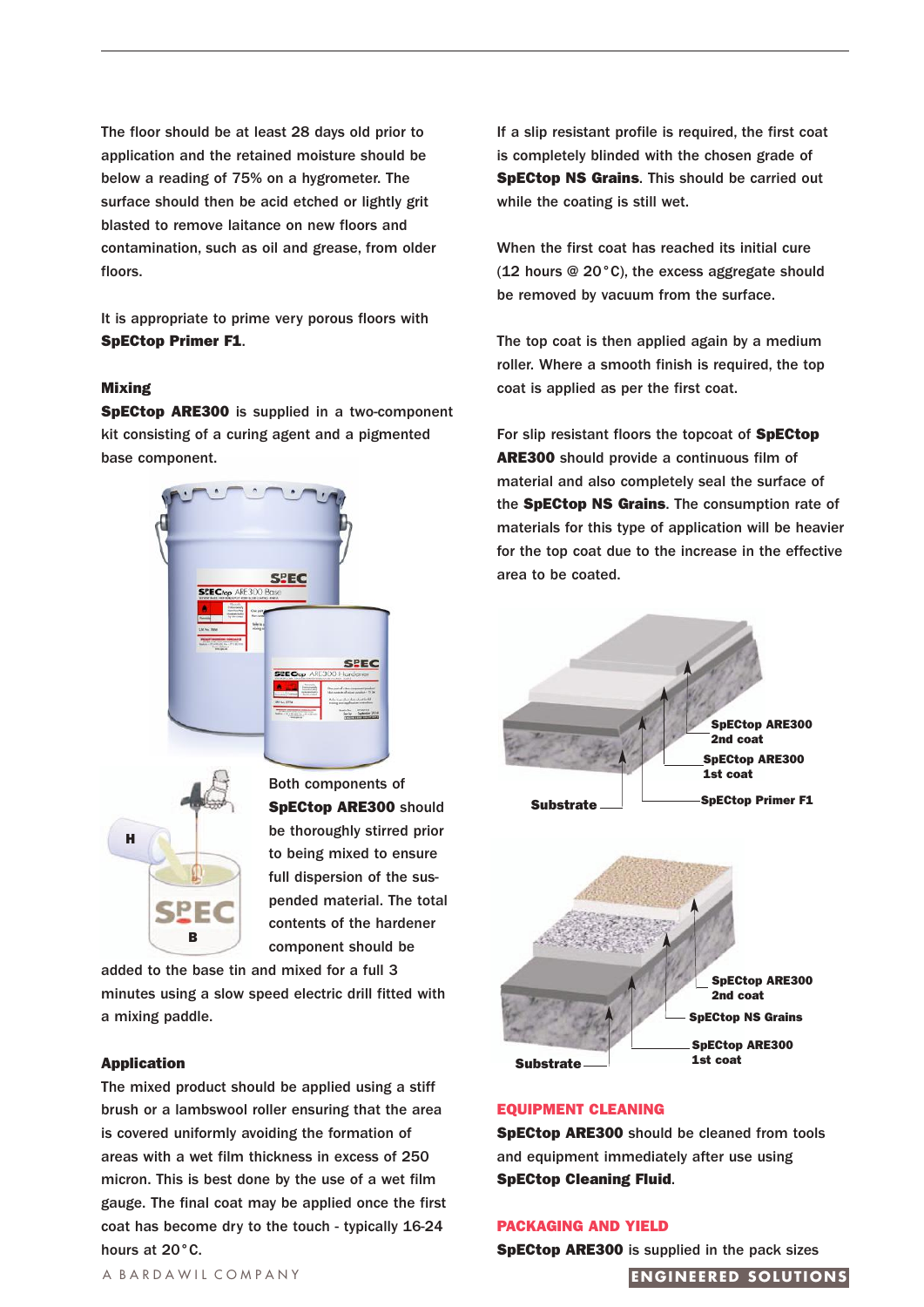given below with the following recommended coverage rates:

| <b>SpECtop ARE300</b>              | 4.5 litres and 15 litres                                        |
|------------------------------------|-----------------------------------------------------------------|
| @ 225µm wft:                       | 4.0 m <sup>2</sup> /litre/coat $(0.04m^3)$<br>(minimum 2 coats) |
| <b>SpECtop NS GRAINS</b> 25kg bags |                                                                 |

@ 2kg net/m² **Size** Medium 0.4-0.7mm

# **APPLICATION TEMPERATURE RANGE**

| Minimum | $5^{\circ}$ C  |
|---------|----------------|
| Maximum | $35^{\circ}$ C |

#### **STORAGE AND SHELF LIFE**

**SpECtop ARE300** has a shelf life of 12 months when stored in unopened packs in temperatures between 10 and 30°C and away from sources of heat and naked flame. If stored at higher temperatures the shelf life will be reduced.

# **HEALTH & SAFETY**

**SpECtop ARE300** & **SpECtop Cleaning Fluid** should not come into contact with skin or eyes or be swallowed. Avoid inhalation of vapour or spray. Use only in well ventilated areas.

If working in confined spaces, suitable respiratory protective equipment must be worn. Wear suitable protective clothing and eye/face protection, barrier creams or additional skin protection.

# **FLAMMABILITY**

**SpECtop ARE300** and **SpECtop Cleaning Fluid** are flammable. No smoking.

In the event of fire, extinguish with  $CO<sub>2</sub>$  or foam. Do not use spray.

#### **FLASHPOINT**

| <b>SpECtop ARE300</b> |                               | $>60^{\circ}$ C |
|-----------------------|-------------------------------|-----------------|
|                       | <b>SpECtop Cleaning Fluid</b> | $>40^{\circ}$ C |